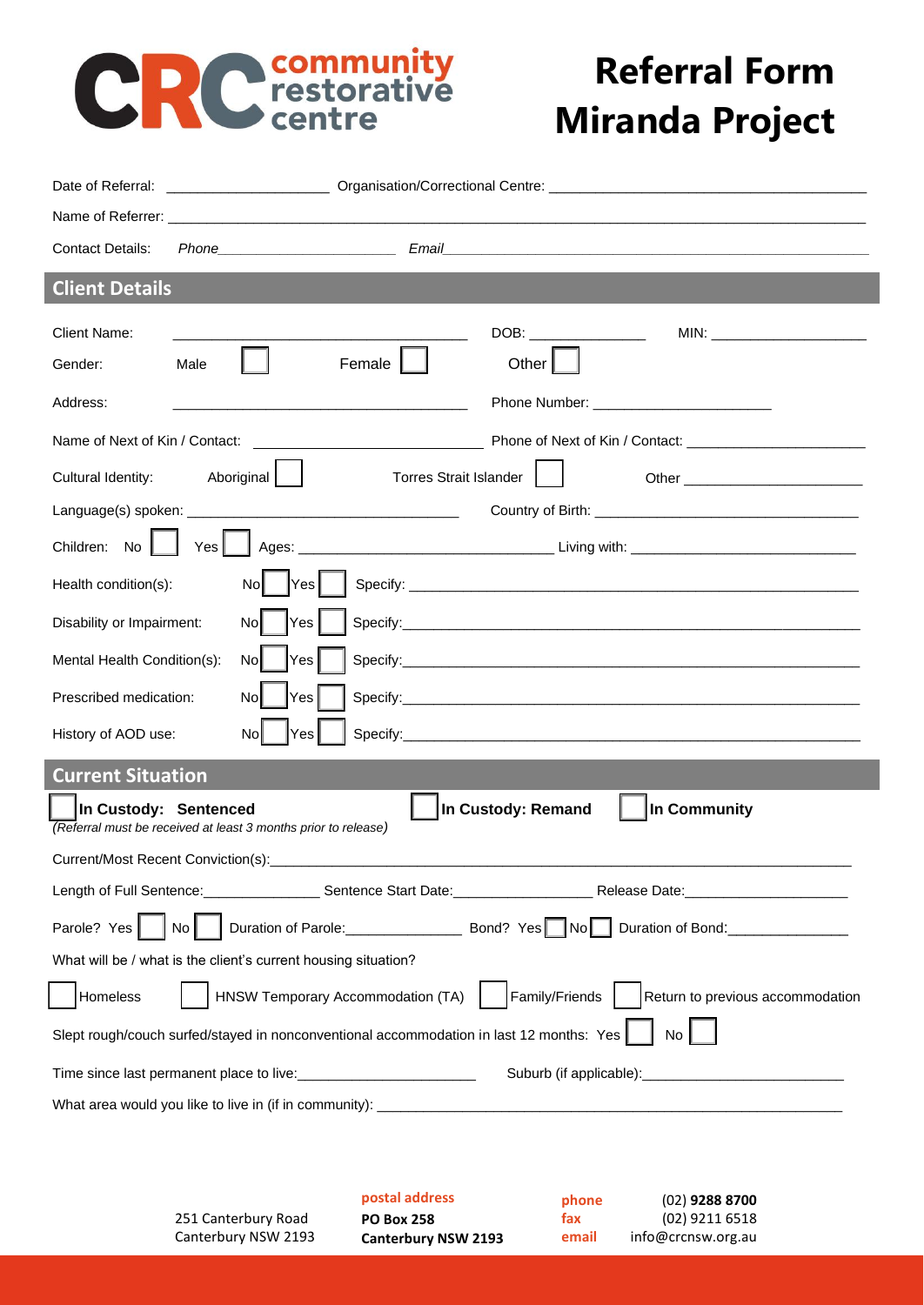

#### **Domestic & Family Violence**

Have you ever been a primary or secondary victim of family or domestic violence?  $Yes \mid \cdot$  No

*This can include emotional abuse, physical assault, sexual assault, verbal abuse, financial abuse, psychological abuse, controlling or intimidating behaviour, isolating a woman from her friends and family, stopping a woman from practicing her religion.*

| <b>Offending History</b>                           |     |     |           |
|----------------------------------------------------|-----|-----|-----------|
| Number of previous incarcerations:<br>Adult:       |     |     | Juvenile: |
| Past Offences:                                     |     |     |           |
| Is the applicant on the Child Protection Register? | Yes | No  |           |
| Details of Charges Pending / Court Dates:          |     |     |           |
| History of Violence in Custody or Community        | Yes | No. |           |
| If Yes, please outline:                            |     |     |           |

### **Reason for Referral**

Casework support and referral Participation in recreational activities and groups

Safe social space

Freedom/ New Release Pack and or Art Pack

## **What are the Client's Support Needs?**

**Other Agencies Providing Support Service(s) to Client**